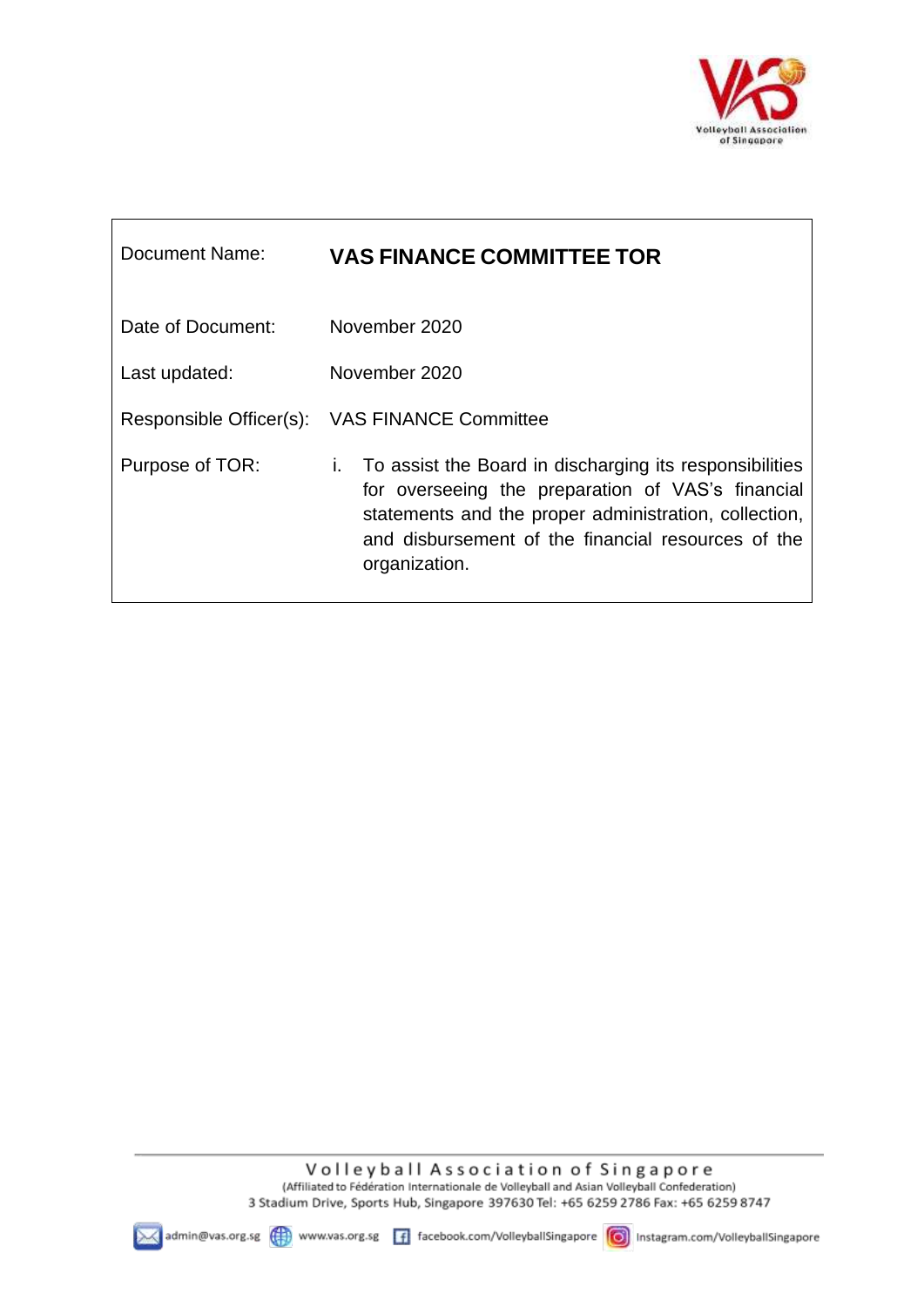

## **1. OBJECTIVES**

1.1 The VAS Finance Committee (VFC) oversees the administration, collection and disbursements of resources and the preparation of financial reporting of Volleyball Association of Singapore (VAS) for the Board Members (Board) to obtain transactional information about the VAS's financial activities.

## **2. COMPOSITION**

2.1 The VAS Finance Committee shall comprise of:

| <b>Role</b> | <b>Name</b>                     |
|-------------|---------------------------------|
| Chairman    | <b>Tan Meng Choon</b>           |
|             | Treasurer, VAS                  |
| Member      | <b>Jean Lau</b>                 |
|             | <b>Assistant Treasurer, VAS</b> |
| Member      | <b>Kelvin Ng</b>                |
|             | Board member, VAS               |

- 2.2 The VAC should consist of a Chairperson and a minimum of 2 members.
- 2.3 The VAC Chairperson shall be appointed by the Board.
- 2.4 The Board shall review and approve any new VAC members recommended by the Chairperson based on their capabilities which include but not limited to good understanding of: 2.4.1 Financial matters; and
	- 2.4.2 Systems and Processes.
- 2.5 The VAC shall hold a meeting at least once in every quarter.
- 2.6 Decisions to be made at meetings can be carried by a simple majority vote. The Chairperson shall have the casting vote if there is a tie.

# **3. VFC CHAIRPERSON**

3.1 The VFC Chairperson is the principal leader of the VFC and has overall responsibility for the VFC's administration.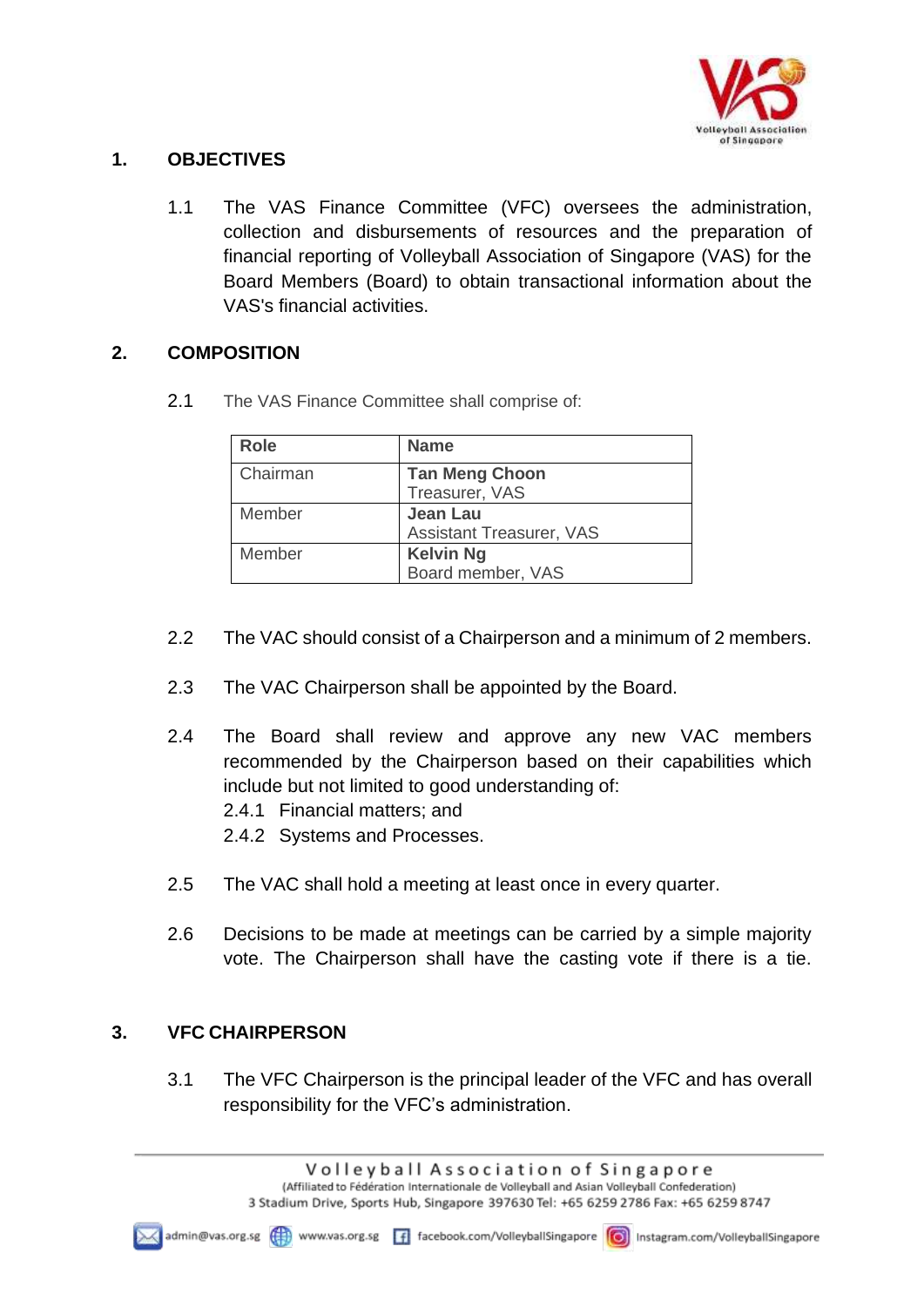

- 3.2 The Chairperson will:
	- 3.2.1 Set the overall VFC agenda.
	- 3.2.2 Lead in the prioritization of VFC activities.
	- 3.2.3 Chair all meetings of the VFC
- 3.3 If the Chairperson is not available to Chair any meeting, the remaining VAC members must select a chair from amongst their number.
- 3.4 Report regularly to the Board in the format preferred by the Board.
- 3.5 Coordinate and delegate activities of the VFC to the VFC members.
- 3.6 Represent the VFC to the Board and external and internal stakeholders.

## **4. ROLE AND RESPONSIBILITIES OF VFC**

- 4.1 To review the yearly budget prepared by Secretariat, develop appropriate procedures for budget preparations and on a consistency between budget and VAS's execution plans.
- 4.2 To ensure regular and accurate monitoring and accountability of funds and report to Board on any financial irregularities and concerns
- 4.3 To recommend financial guidelines to Board (ie limits)
- 4.4 To work with Secretariat to design appropriate financial reports and ensure reports are accurate and timely
- 4.5 To oversee funding, fundraising and business strategies and ensure compliance to funding bodies and regulations
- 4.6 To advise Management and Staff on financial process and information systems

# **5. FINANCIAL AUTHORITY**

5.1 The VFC shall have no authority on any financial matters, except with prior approval obtained from the Board.